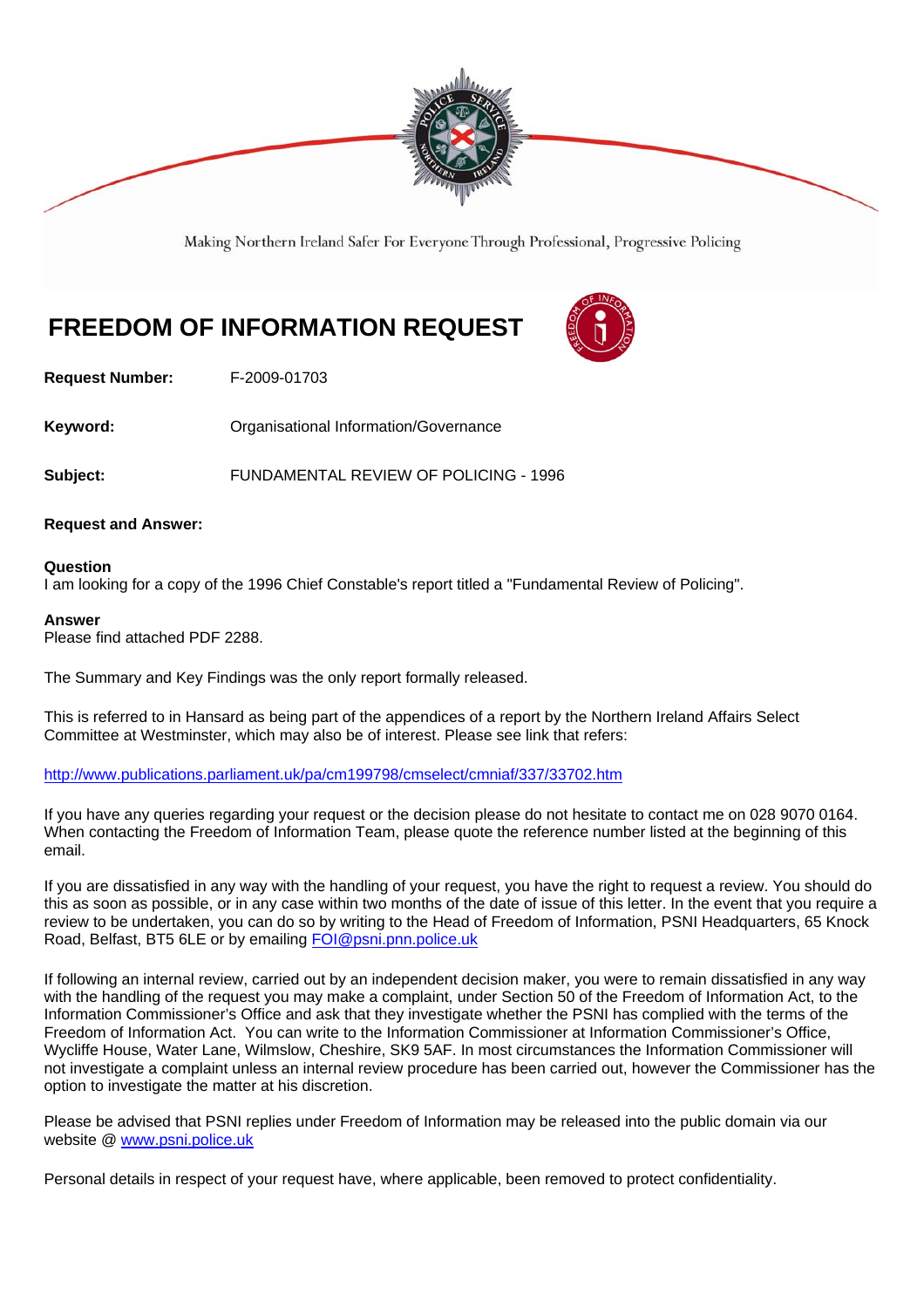

# $\mathbf A$ **FUNDAMENTAL REVIEW** OF **POLICING**

Summary and **Key Findings** 

000001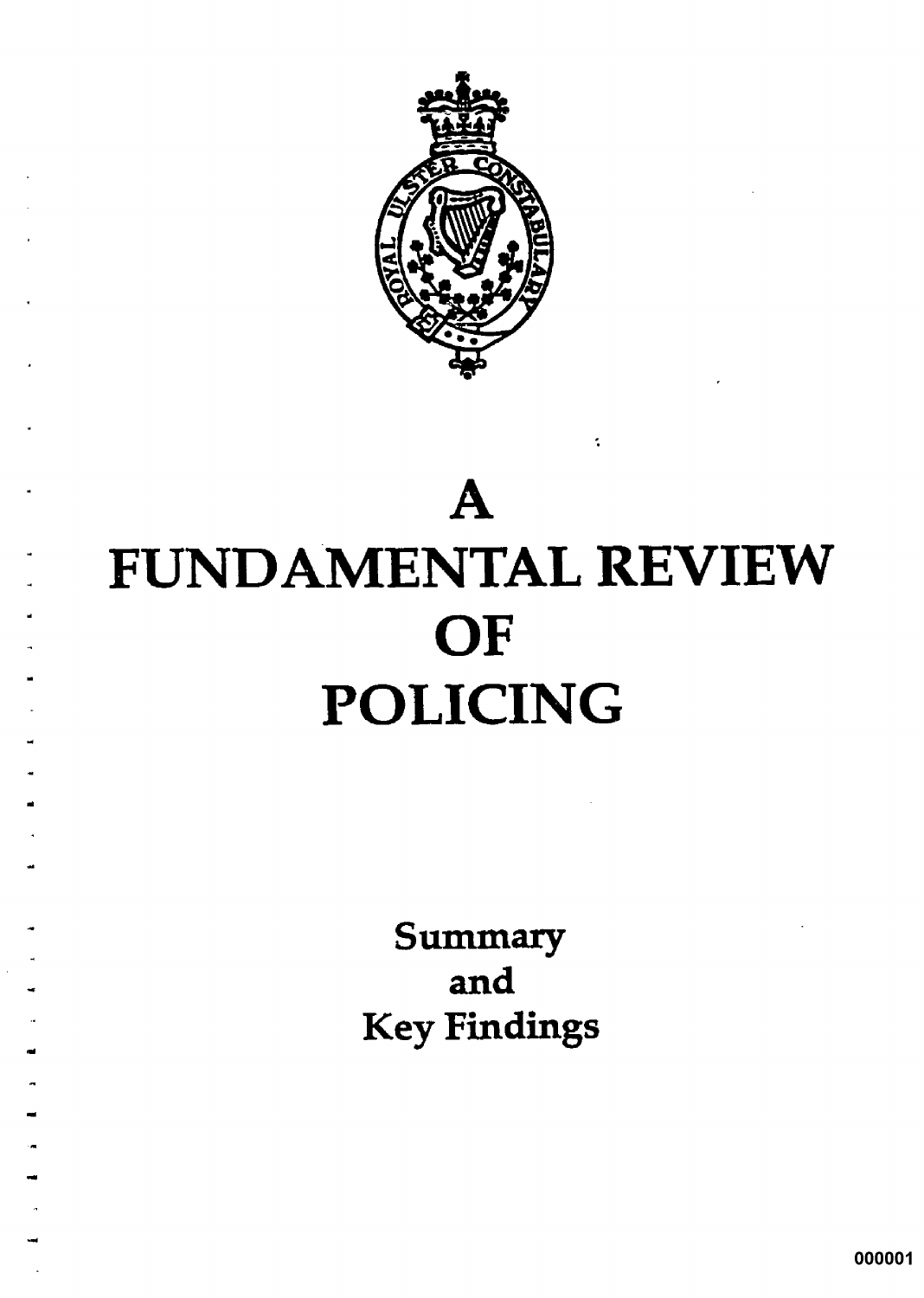## **PREFACE**

Policing in Northern Ireland down through the years has required rather special men and women (whether serving officers or civilian colleagues) upon whom extraordinary demands have been made as a matter of daily routine. The stability of the Province and the well-being of its citizens has depended crucially on the work of the Royal Ulster Constabulary in seeking to serve without fear or favour, the entire community. For many years the conduct of a most vicious terrorist campaign forced us to operate from fortified stations; forced our officers to travel in armoured vehicles; forced them to patrol wearing flak-jackets, bearing arms and often accompanied by military colleagues. This inevitably caused barriers between us and the people we seek to serve. We long for the day when such barriers will be totally unnecessary.

The period between August 1994 and February 1996 gave but a fóretaste of how things could and should be. All right-thinking people of course prefer to see police patrolling and operating in the way that this period began to make possible.

No-one feels more keenly the desire to engage in normal policing than the police themselves. We want most earnestly to work to enhance the depth and breadth of partnerships with the community and to embrace the importance of the community's own role. There are, of course some who seem to fear the enhancement of that partnership and even in the period between August 1994 and February 1996 intimidation of those involved in community relations continued and brutal attacks upon people did not abate. The 'Marching Season' in particular and public order generally posed us further difficulties in 1996.

Nonetheless the period did offer an opportunity to conduct a fundamental review of policing to determine, through detailed research and consultation, the nature, level and style of policing service which would be appropriate in an environment free from the threat of terrorism and sectarian strife.

The review went to the very core of policing. It examined all aspects of the service both externally in terms of local communities and other agencies and internally in terms of structure, organisation, management and support functions. It concentrated on first principles of policing, recognising that what really matters is the quality of service which is delivered and how that matches community needs and expectations. Only when this has been determined can appropriate conclusions be drawn about how the organisation should be best structured to meet this end. Of course the RUC can only do so much and move so far by itself. Political. social and economic factors are all involved in achieving progress.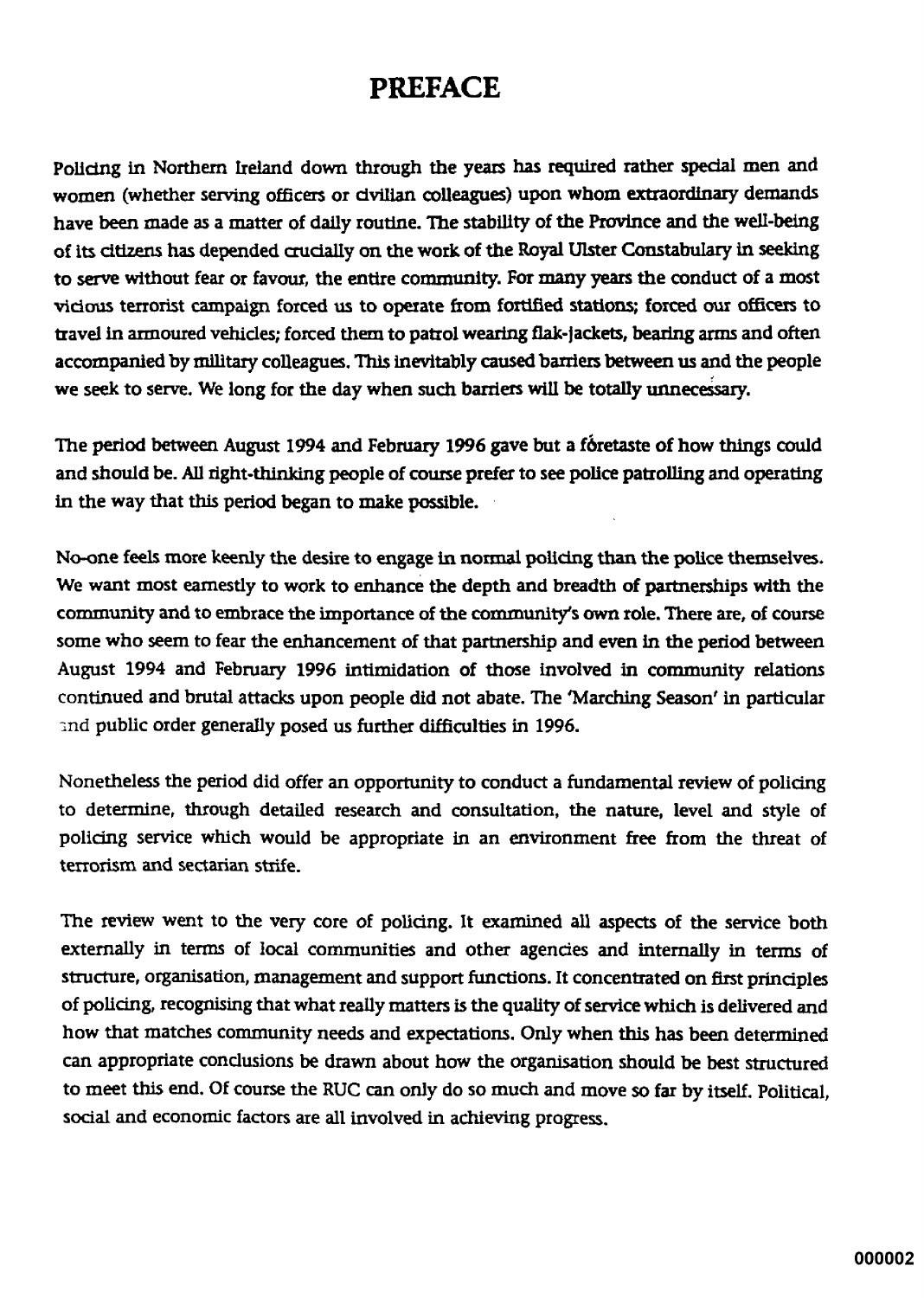Whilst the environment in which we currently operate has greatly deteriorated in security terms, from that which existed when the research was conducted, this does not mean that the work of the review has been wasted.

Many of the recommendations in terms of, for example, setting service standards, training and information technology remain vital to enhancing our service in whatever environment we operate. Others of course in terms of, for example, major changes in staffing levels will be almost entirely security dependent.

Despite the current deteriorating security situation I have decided that it is appropriate for the public to know the key findings of the review and to know in broad terms what remains appropriate for implementation and what it is not in present circumstances possible to contemplate.

Whatever the differences which divide respective traditions in Northern Ireland, there is surely a need for all law-abiding people to accept that those differences can be resolved democratically, that violence will not be tolerated in their communities and that the police will be given wholehearted support in bringing to justice those who break the law. The RUC will continue to do all in its power to win confidence and support. This report sets out some of the building blocks that will help in that evolving process, the foundation of which must be the theme of "Policing in Partnership".

We remain absolutely committed to the highest professional policing standards in our work vith the community to achieve that enduring freedom from terrorist threat and sectarian strife which we all deserve. I know that by working together we can face the future with confidence as we move towards the new millennium.

R. Jamper,

R FLANAGAN **Chief Constable**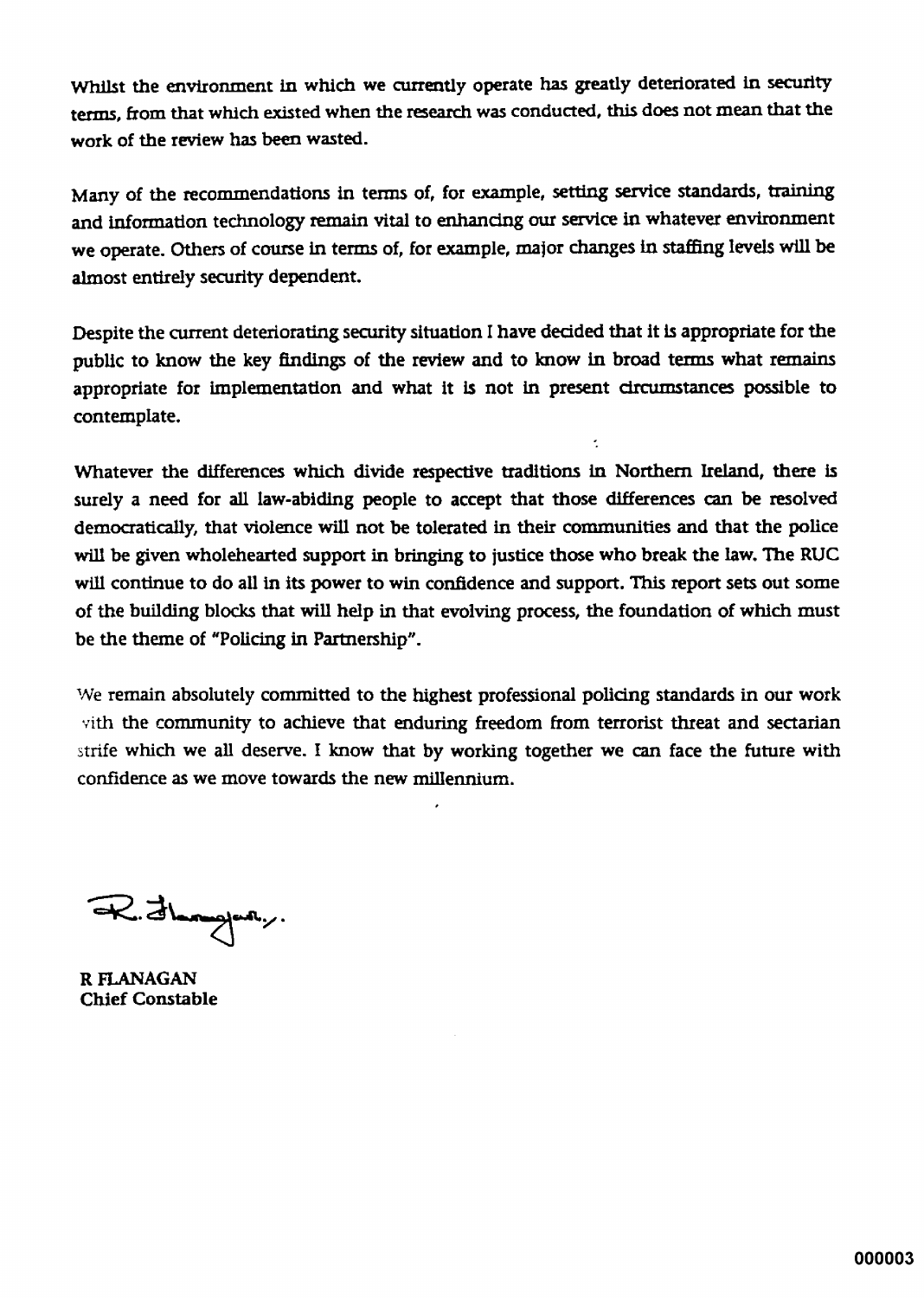#### **INTRODUCTION**  $\blacksquare$

- For over 25 years the RUC has had to operate in a context of extreme violence,  $1.1$ in an environment which was difficult, dangerous and complex. On the one hand it called for absolute firmness of purpose in the face of terrorism and on the other it required the utmost sensitivity and understanding in providing an effective and caring policing service to the people of Northern Ireland.
- The announcement of the PIRA ceasefire in August 1994, followed in October  $12<sup>°</sup>$ by the Loyalist ceasefire, provided an opportunity for the RUC to consider the service it provided to the community and to assess what changes it might make to enhance the delivery of that service. It was against this background that it was decided that "a fundamental review of policing" should be carried out.

#### $2.$ **TERMS OF REFERENCE**

- $21$ The terms of reference for the review were:
	- To establish (through detailed research) what, in the current and  $i)$ assessed future environment, constitutes a high quality policing service and how that service should be delivered to the whole community in Northern Ireland.
	- Having determined what constitutes a high quality police service  $\mathbf{ii}$ and how it should be delivered, to examine the type of structure. systems and resources needed to give optimum support to that service.
	- To take account of other developments deemed relevant to the iii) review, for example,
		- (a) the Police Authority's community consultation exercises;
		- (b) best practice elsewhere in the UK police service;
		- (c) comparative analysis (in terms of service and support) of police services elsewhere in the UK against the specific requirement of the RUC;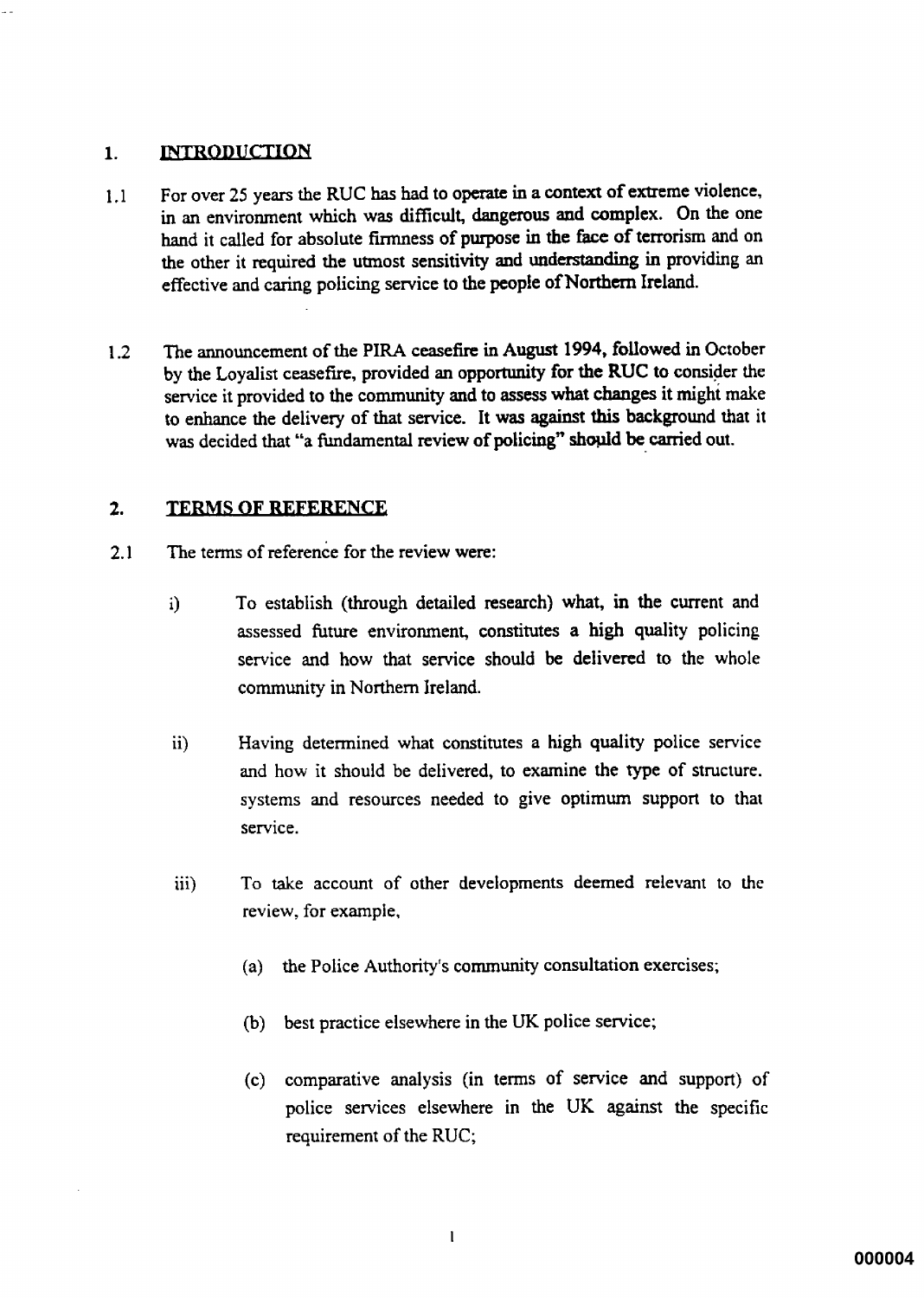- (d) relevant experience from police services elsewhere;
- relevant experience from other organisations;  $(e)$
- Her Majesty's Inspector of Constabulary Reports;  $(f)$
- $(g)$  current work on the Tripartite Structure; and
- (h) the Review of Police Core and Ancillary Tasks.
- To review the RUC Building Strategy, ie the nature, location and  $iv)$ level of protection of police buildings, including the interface with k. the army.
- To consider the impact which any transfer of support services and/or  $\mathbf{v}$ financial control to the Chief Constable would have on the policing service.
- To provide costings for the future policing service. vi)
- In addition to the formal Terms of Reference provided for the review a set of  $2.2^{\circ}$ guiding principles were agreed against which all research work would be carried out:
	- Stressing quality of service rather than mere efficiency, though not forgetting value for money;
	- Wide consultation with and participation of all police officers, civilian staff and external agencies should be the focus;
	- Spans of control should be manageable;
	- Management costs should be kept to a minimum;
	- Every tier in the rank structure should add value to the policing service delivered;
	- There should be adequate operational and management support through information technology (IT).
	- Authority, responsibility and lines of communication should be clear;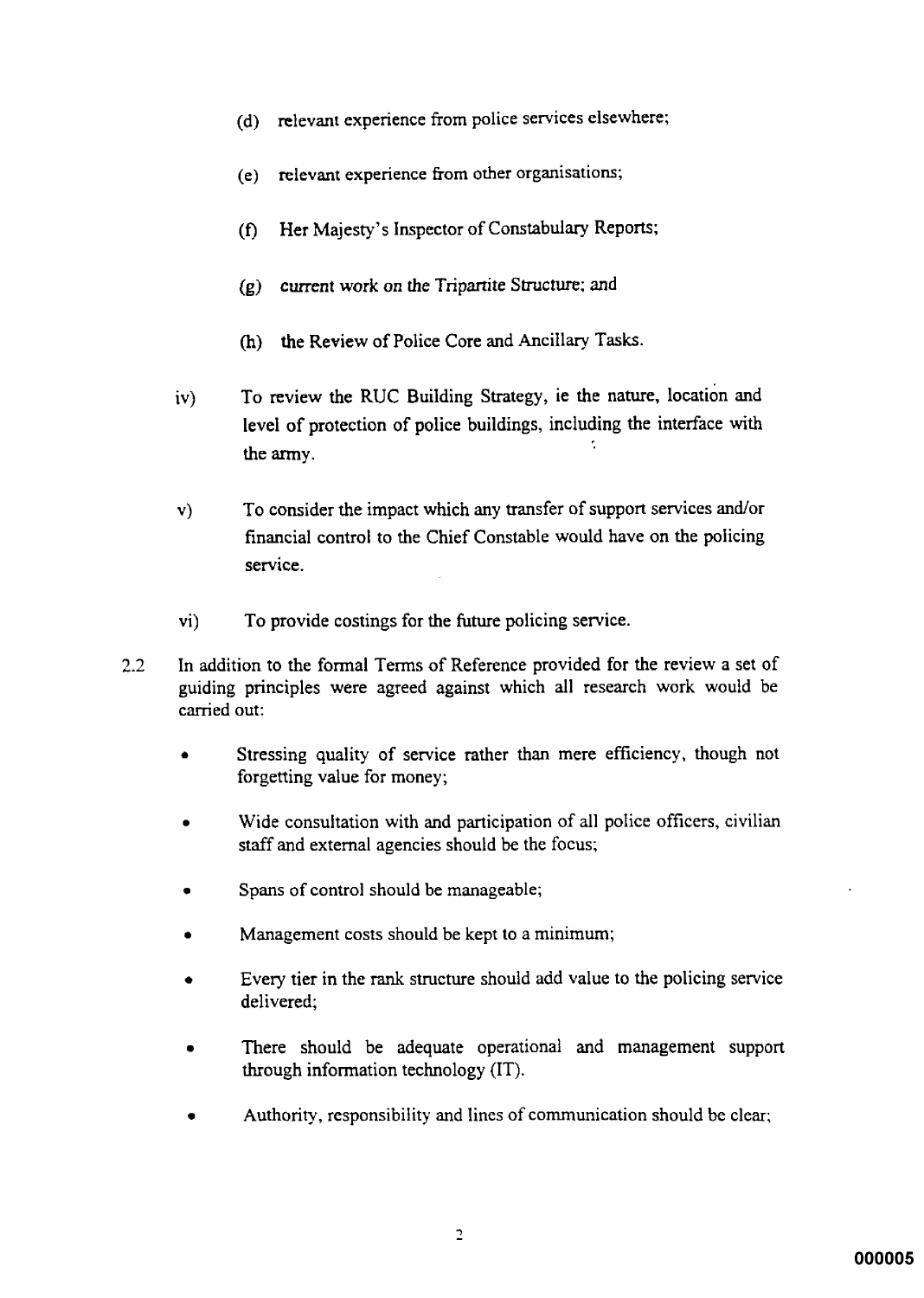- Systems should be streamlined by eliminating the duplication of tasks and delegating responsibility to the lowest competent level; and
- The role of Headquarters in relation to operational command and across functional areas should be clearly defined.

#### REVIEW METHODOLOGY  $3.$

مام المنتصف من الأربي

- The fundamental review was led by the then Deputy Chief Constable, Mr  $3.1$ Ronnie Flanagan, with the support of a review team comprising RUC officers, a management consultant and officials from the Police Authority and the Northern Ireland Office. The practicality of all the findings was assessed by an operational inspectorate of experienced police officers. Her Majesty's Inspector of Constabulary (HMIC) was also regularly consulted and recommendations from his previous reports reconsidered. Close consultation with the Police Research Group in the Home Office helped to provide a more objective and strategic overview of police reorganisation across the UK.
- $3.2$ The review took account of existing research as well as relying heavily on the support and participation of all members of the RUC including civilian staff. A number of questionnaires were designed to explore views about the nature and shape of the RUC and how it should develop over the following five years. The questionnaires were followed up with structured interviews and discussion groups throughout the service. Issues were openly discussed, not only with commanders and heads of units but with a wide range of police officers, and civilian staff including local representatives of the Staff Associations.
- In examining community attitudes, the review took full account of the  $3.3$ community consultation exercise carried out by the Police Authority and published in the Authority's consultation document "Everyone's Police: A Partnership for Change". In addition to the Authority's consultation process the RUC commissioned an independent survey of the adult population, consulted with Community Police Liaison Committees through Sub Divisional Commanders and received submissions from community representatives and groups at various levels.
- $3.4$ Research into best practice in the UK, the Garda Siochana and other police forces was conducted with particular emphasis on those which had recently restructured. The experience of private and other public sector organisations were also explored.
- $3.5$ The review was conducted throughout taking account of the most up to date security assessment. Three broad security scenarios were identified against which implementation of the review recommendations would be considered: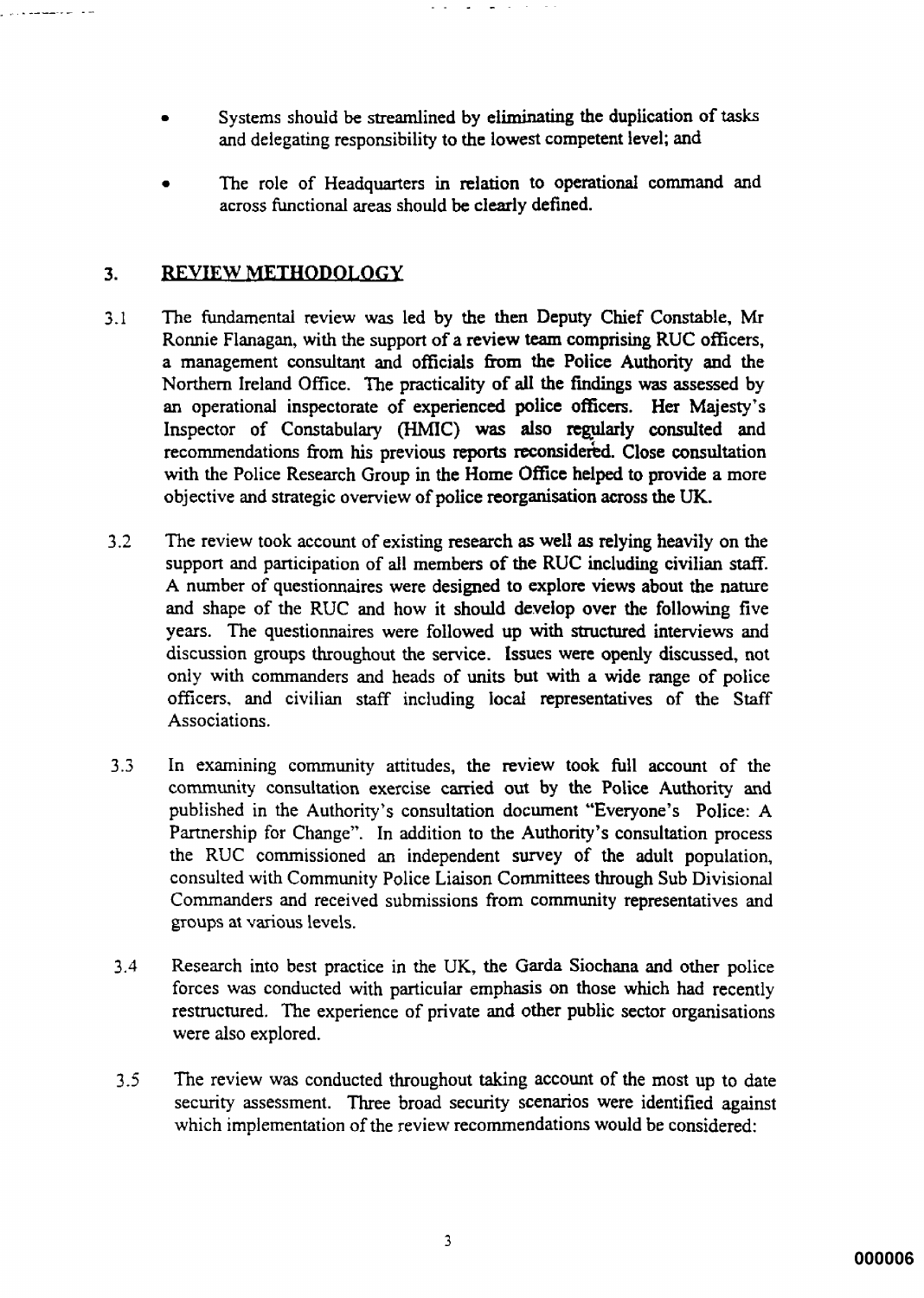## Scenario 1

A high level of terrorist activity, bombings, shootings, intimidation, punishment beatings, racketeering and public disorder. A high level of policing, supported by military.

## Scenario 2

A greatly reduced level of terrorism, although terrorist organisations remain fully armed and trained, intimidation, punishment beatings, racketeering and public disorder continuing. A high level of policing, military available but much less publicly evident.

ł,

## Scenario 3

Terrorist organisations dismantled, ordinary criminal activity ongoing and improving community relations leading to a lower potential for public disorder. A high quality, effective police service through the efficient use of resources.

#### $\overline{4}$ . **VISION OF POLICING**

- $4.1$ In its work, the review accepted that the purpose of the police service is:
	- to uphold the law fairly and firmly;
	- to prevent crime; ă
	- to pursue and bring to justice those who break the law;
	- to keep the peace;
	- to protect, help and reassure the community; and
	- to be seen to do this with integrity, common sense and sound judgment.

In the Northern Ireland context, the terrorist campaign has added an extra dimension reflected in the RUC's own statement of common purpose requiring the RUC to play a full part in the eradication of terrorism.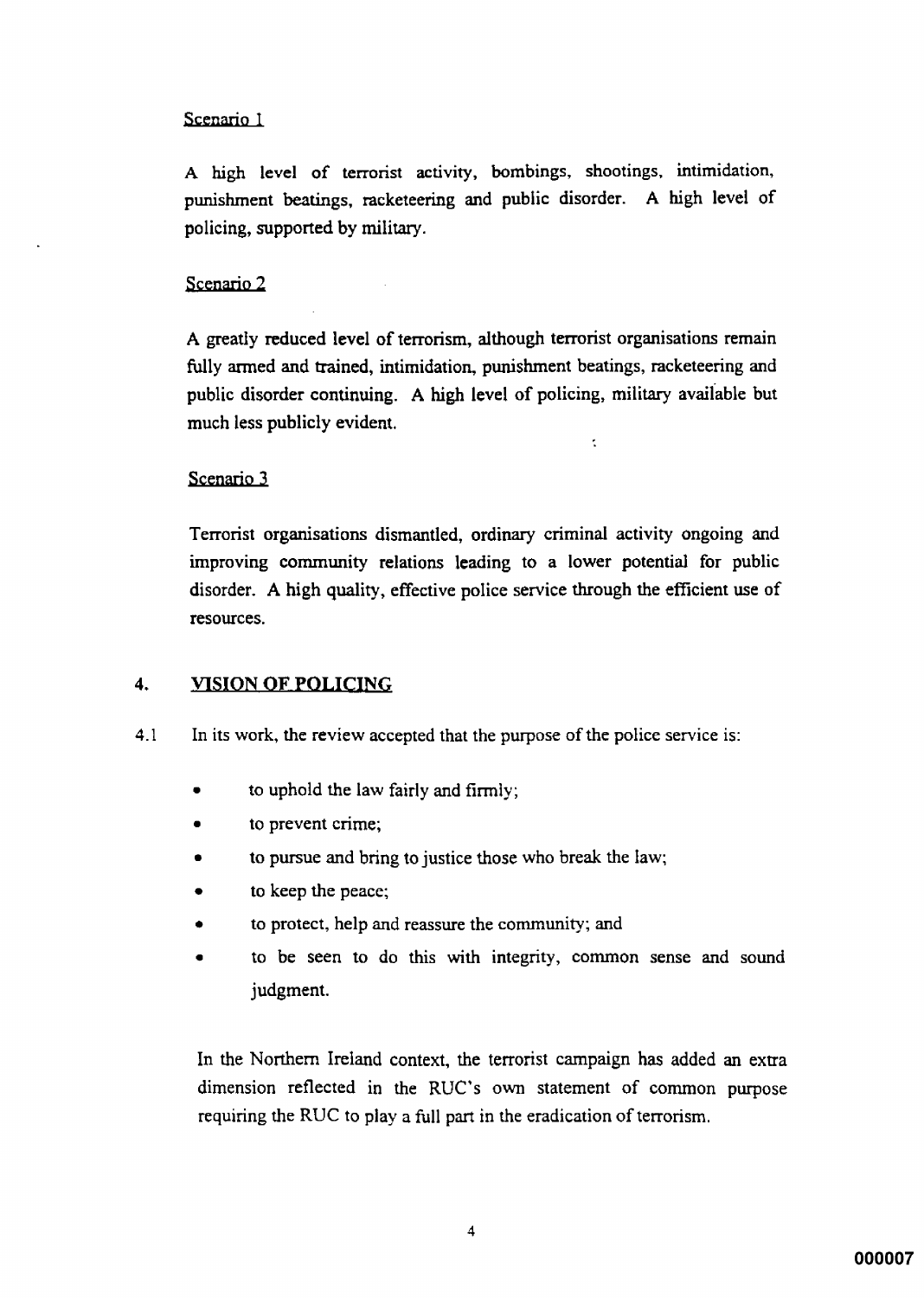- The review concluded that the achievement of those objectives required the  $4.2$ police service to be responsive to the needs of the community at a local level. That responsiveness involved:
	- a partnership to be forged between the public and its police service based upon a common understanding of the priorities and needs of the community:
	- close co-operation between the police service and other agencies of Government, local government, business and voluntary sectors to address common problems;
	- policing which is community based, able to recognise the individual issues facing specific communities; and
	- a police service working with the respective communities to tackle those issues.

These four concepts recognise that policing is not a matter for the police service alone. The community has also an important role to play.

- $4.3$ The review also concluded that a police service must set and meet the highest standards of behaviour, and reflect the quality of service ideal in all its actions. To achieve that the police service must:
	- operate without prejudice or partiality;
	- be accessible to the community;
	- be sensitive to its needs and aspirations; and
	- be flexible enough to meet changing needs.
- This analysis informed the 189 detailed and specific recommendations of the 4.4 review and the report forms a handbook for implementation by the RUC subject, where appropriate, to the restrictions of the security environment.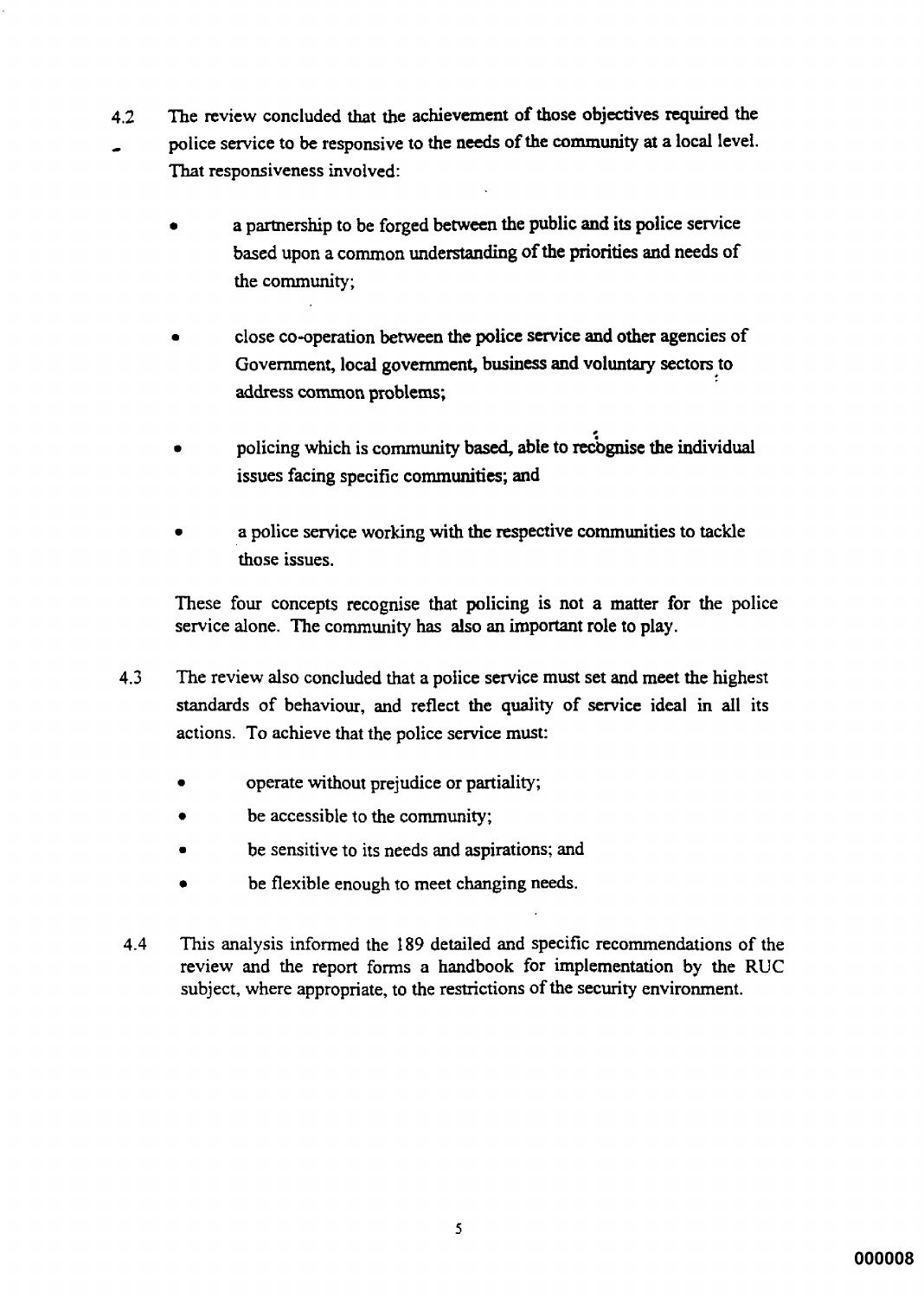#### $5.$ **FINDINGS OF THE REVIEW**

The review examined in detail the role of the individual officer responsible for  $5.1$ the delivery of the policing service to the community, and from that starting point addressed the key organisational issues for the service as a whole. These key issues were identified as being the structure required to deliver a more responsive service, the resource requirements of the police, both human and financial, systems, support services and organisational style. These are each dealt with individually below.

## **SERVICE** - Policing in Partnership with the Community

- $5.2$ In developing a partnership approach which enhanced the role of the community the report identified a need for:  $\epsilon$ 
	- the further development of Community Police Liaison Committees (CPLCs) in consultation with the Police Authority;
	- greater use of customer attitude surveys to identify areas of satisfaction and dissatisfaction with the police service:
	- increased partnership with other agencies, bodies and community groups:
	- the promotion and redefinition of the role of neighbourhood police units:
	- improving the appearance and access of police stations to the public; and
	- the introduction of the concept of service delivery standards.

## **STRUCTURE** - Supporting a Community Based Police Service

The need to work in partnership with the community and to be responsive to  $5.3$ local communities has implications for the structure of the RUC. The command structure of the RUC currently consists of 3 regions, 12 divisions and 38 sub-divisions. The review recommends that the police structure should become more aligned with local communities, and continue to take as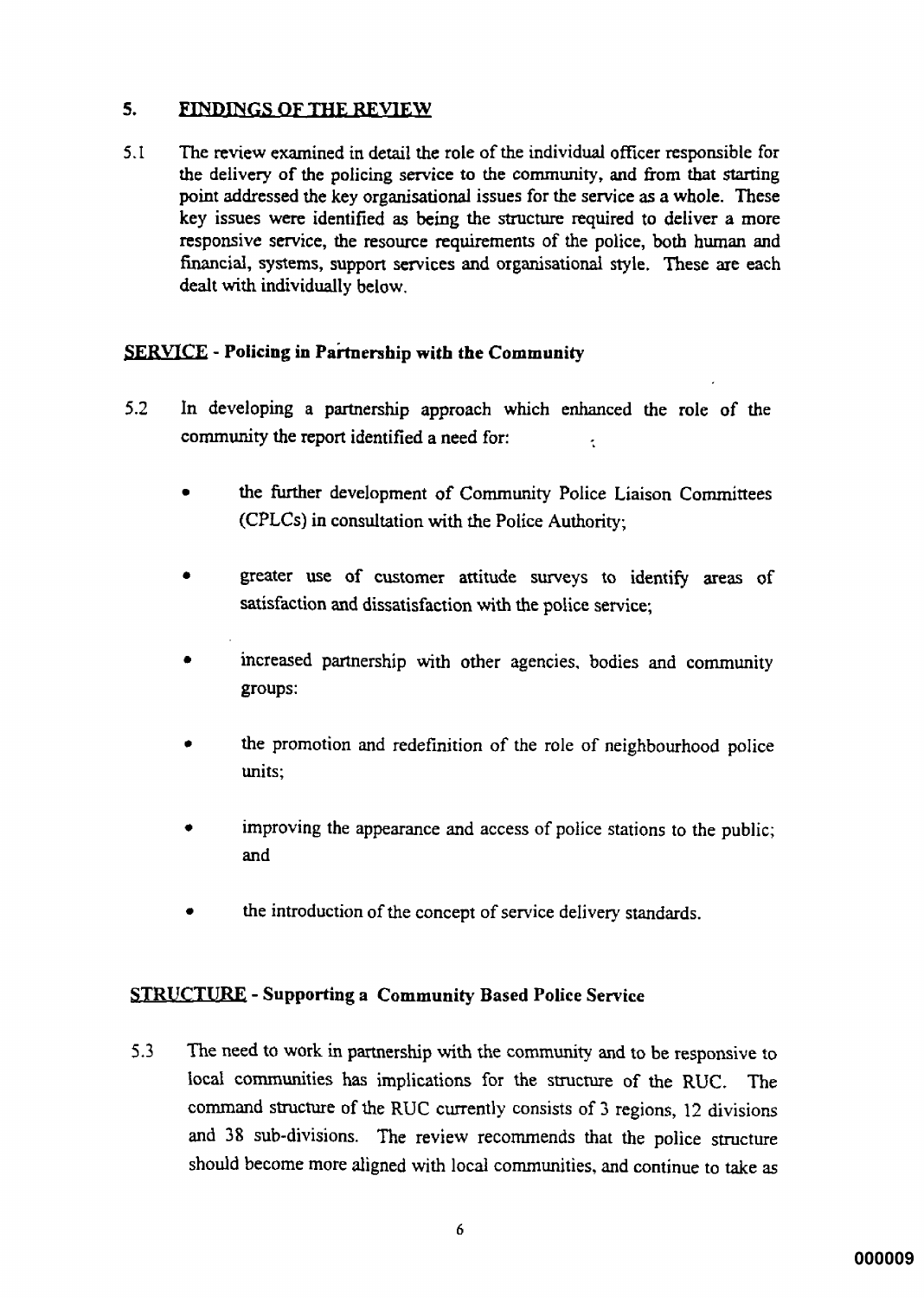its basis, council boundaries. The objective is to produce a service which is The local police commander will be based within the community. responsible for developing local partnerships and will have the power to react to the local community's policing priorities. Decision-taking will be devolved to the local commander in line with best practice, and there will be a clearer definition of responsibility between the area, region and headquarters. The main findings were:

- sub-divisions should become area commands. The officer in charge should be responsible for all day-to-day operations, including liaison with the local community. It is this officer who should have ultimate responsibility for the personnel and the budget for the area;
- the boundaries of the areas should be aligned with council boundaries and that the overall number of areas should be reduced;
- that the divisional command tier should be removed in line with current best practice and the recommendation of Her Majesty's Inspectorate of Constabulary;
- that the regions should have responsibility for disseminating force policy, allocating resources for major policing events and monitoring performance and policing standards;
- headquarters should be responsible for setting force policy and standards. It should provide expertise and support and set the strategic direction for the force as a whole;
- a new department should be developed responsible for oversight of the police service's links to the community; and
- when the security situation permits, the crime and special branch departments should be amalgamated.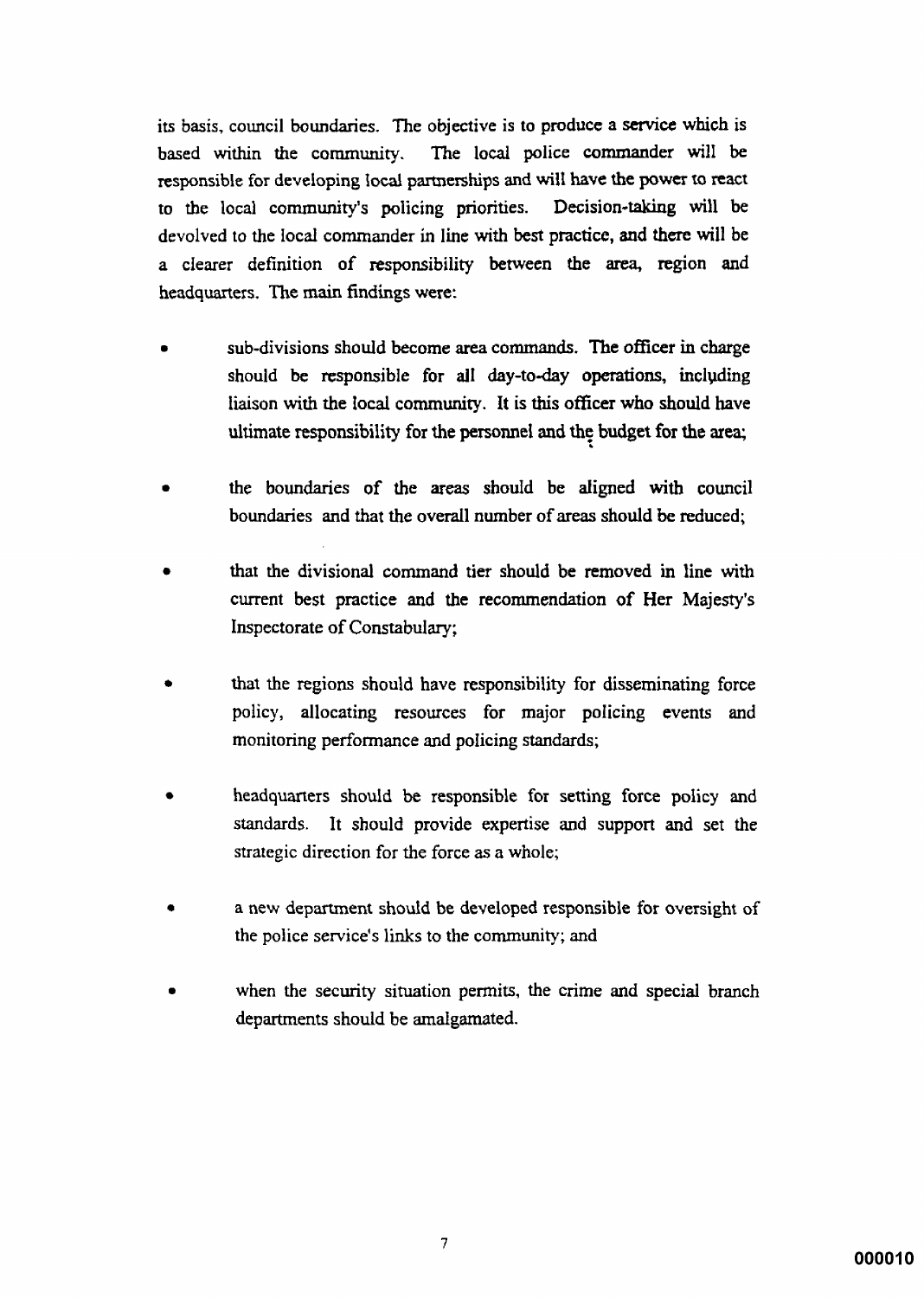## **ESTABLISHMENT - Resourcing the Police Service**

- $5.4$ The RUC currently has an establishment of 8,489 full-time regular officers, 3202 Full-time Reserve Officers, and 1,750 Part-time Reserve Officers. It is supported by a civilian support staff of 2,700. The Review examined the numbers of police officers and support staff required to deliver its policing service against the different security situations envisaged. It concluded that:
	- no significant changes should be made while the terrorist threat remained:
	- but that reductions in the overall size of the service would be possible over time in the event of a true and lasting peace;
	- that reduction would be possible because of the large number of officers involved in anti-terrorist and security duties and the lower requirement for services and supplies; and
	- that any move to reduce the size of the police service should be handled sensitively and in close consultation with the staff associations.

## **SYSTEMS** - Supporting the Delivery of the Service

- $5.5$ The programme of change will require an enhancement of the management and systems of the police service. Greater decision-taking at local level would inevitably lead to the requirement for appropriate support in managerial and information technology terms. That led to the following findings:
	- increased importance of good management systems;
	- the introduction of phased budgetary delegation to area level with appropriate training and computer systems; and
	- a pilot study to look at improving communication between the RUC and those served by limited opening stations.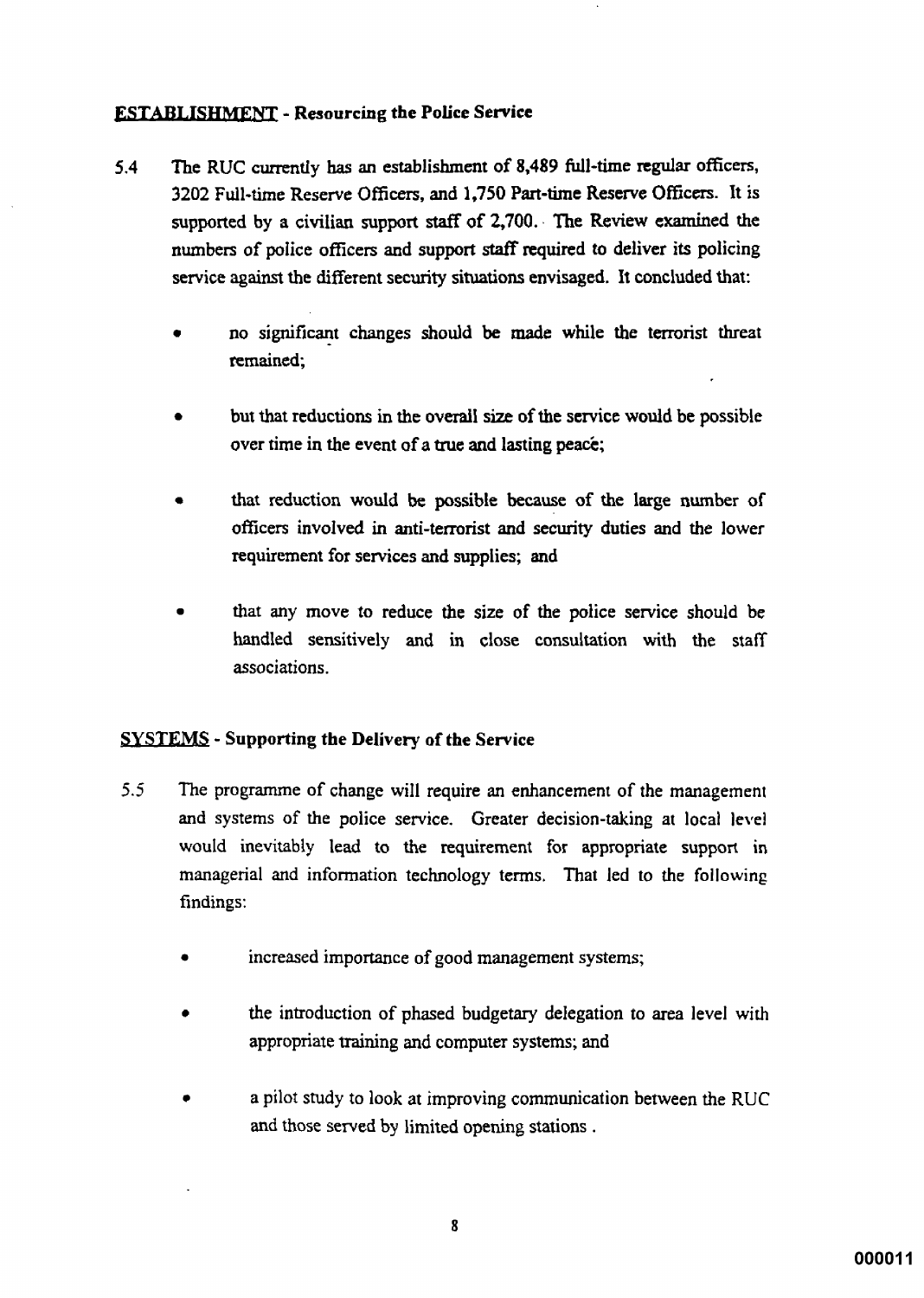## **SUPPORT SERVICES - Equipping the Police Service**

- The review also examined the delivery of support services to the police. It  $5.6$ concentrated on the finance, personnel, transport, buildings, information technology and supplies areas. In view of the Government White Paper "Foundations for Policing" which proposed the transfer of responsibility for support services and day to day management of finance from the Police Authority to the Chief Constable, the review examined how those proposals could be given effect. It concluded:
	- that the new RUC headquarters structure would be augmented by three directorates dealing with personnel, finance and technical services: and š.
	- that the existing separate RUC and PANI branches in these areas should all be amalgamated.

## **PERSONNEL ISSUES - Recruiting and Developing People**

- $5.7$ It has long been a source of concern within the force, and of criticism by some outside it, that the proportion of Roman Catholics within the RUC is lower than the working population as a whole. It is widely accepted that intimidation is a major factor, and the increase in applicants perceived to be of Catholic background during the ceasefire was welcome. Nonetheless the figures remain too low. Another source of concern is the lower proportion of women than is the case in other police forces and of the working population.
- The review acknowledged that to achieve high standards of performance in  $5.8$ delivering a policing service through organisational change, requires highly trained people. Therefore the development of police and civilian support staff, in a range of relevant skills and abilities, will be an important aim of training, both now and in the future.

The review concluded that:

an initial target for Roman Catholic applicants to the RUC should be set: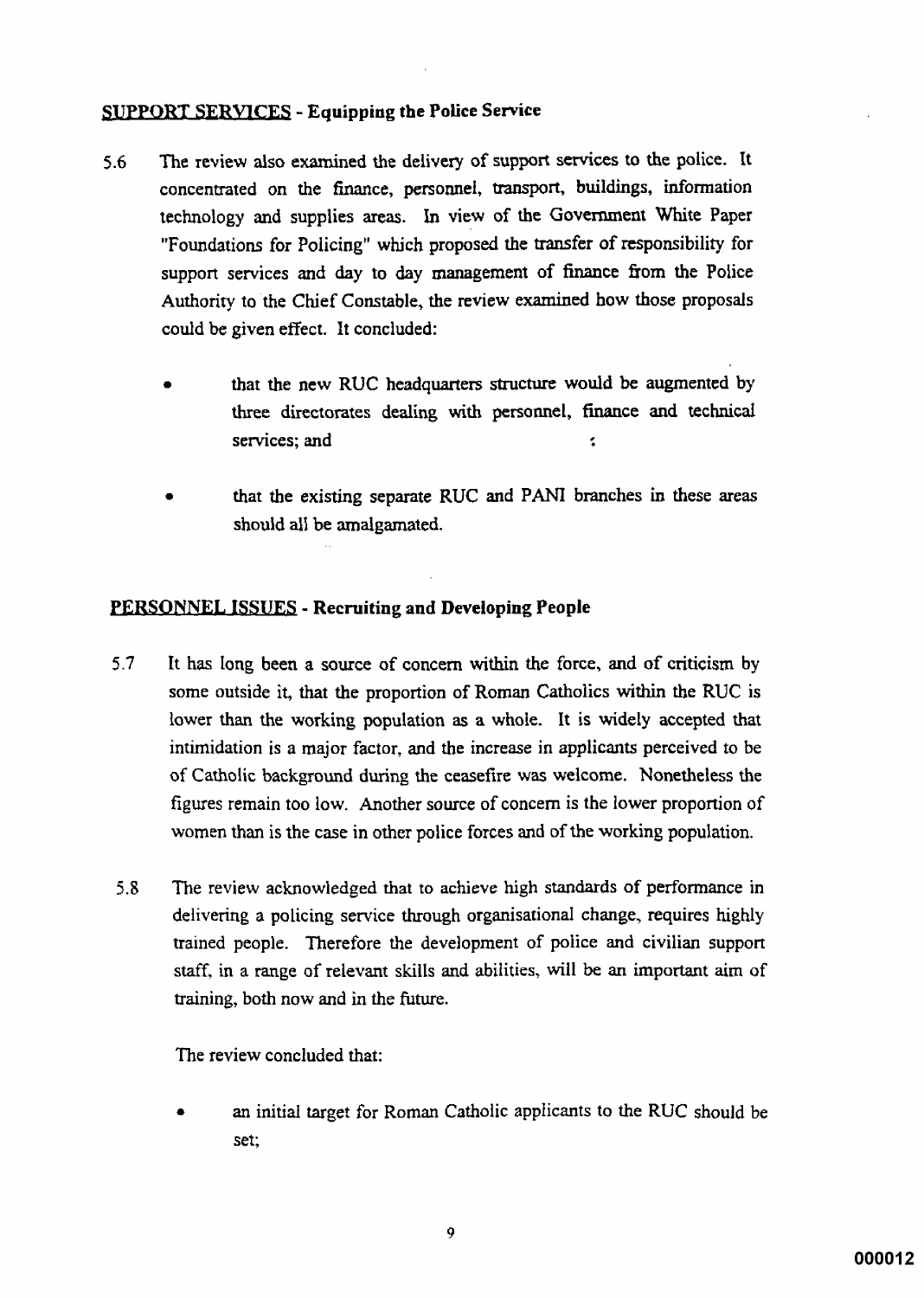- an initial target for female applicants to the RUC should be set;
- selection should continue to be based on the principle of merit; and
- the impact on individuals of organisational change should be examined and appropriate personnel strategies developed.

noted that the pace of redressing religious and gender The review imbalances within the RUC would be inhibited by any reduction in the overall size of the Force

## ORGANISATIONAL STYLE - Meeting the needs of others

- 5.9 The passing of responsibility for day-to-day operations to area commands links naturally with the historic discretion of the constable to decide what constitutes a breach of the law. It is another theme of the review that greater responsibility be passed to the constables and sergeants who have daily contact with the public. The values of the Force set out in the RUC Charter are widely acknowledged. The review suggests they could be reinforced by:
	- the further development of community awareness training in all training programmes;
	- the promotion of a neutral working environment; and
	- the development of consultative, open, innovative working practices within the force to promote a culture of continuous improvement.

#### 6. **IMPLEMENTATION**

- 6.1 Throughout the review, the implications of the security situation were very apparent. The research for the review was almost entirely conducted during the ceasefires. It was important to plan ahead for the possibility of a true and lasting peace, whilst always recognising the possibility of a return to violence. Regrettably the ending of the PIRA ceasefire in February 1996 and the public order difficulties of the summer made it necessary for the RUC to conduct further work on the review's recommendations to examine which elements:
	- could be implemented irrespective of the security situation;  $i)$
	- could not be implemented without significant movement towards a  $\ddot{\mathbf{i}}$ true and lasting peace; and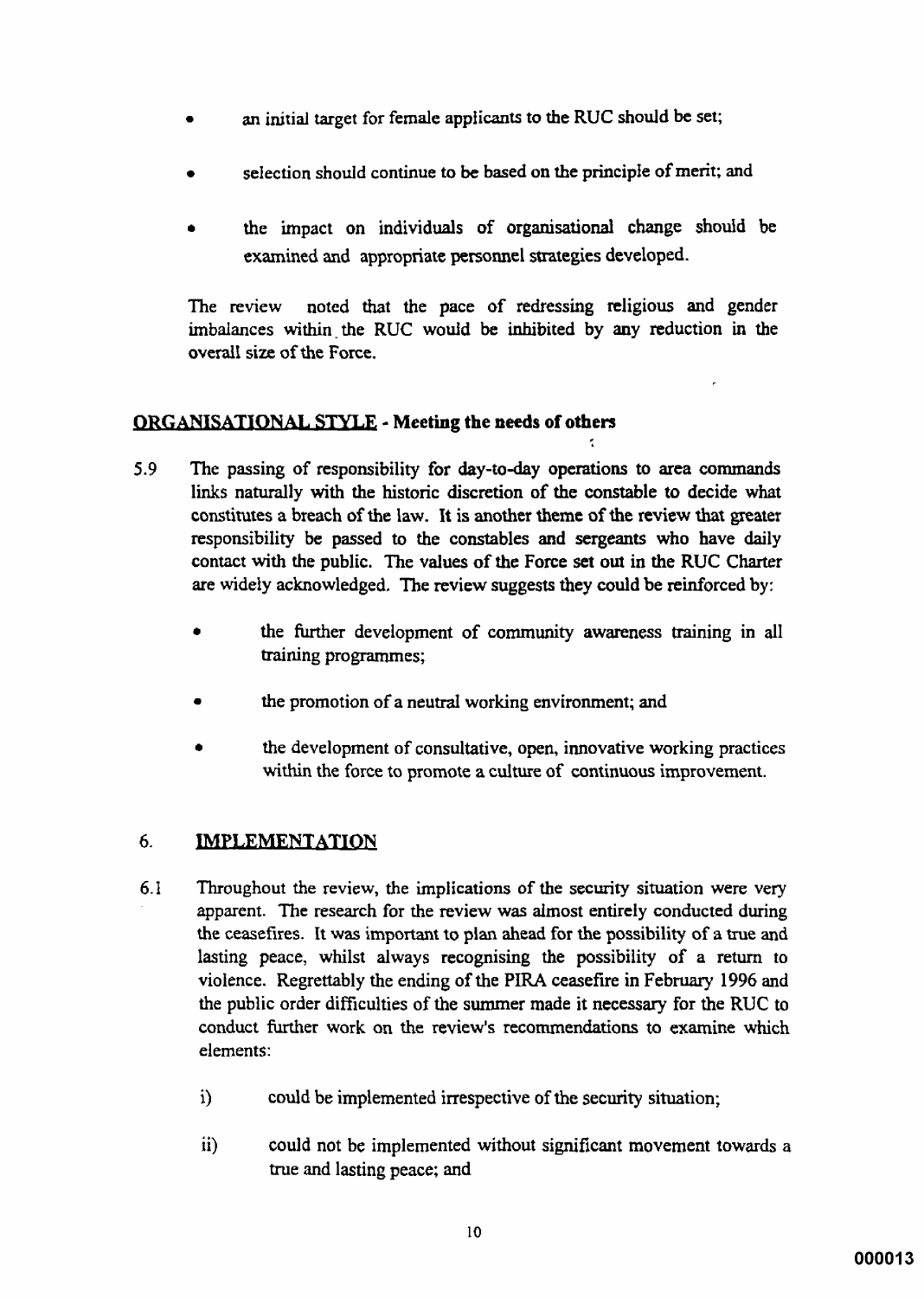$\ddot{\mathbf{m}}$ those needing further work to be done, in view of the changed circumstances.

 $\mathcal{L}$ 

 $\frac{1}{2}$ 

 $6.2$ That examination concluded that most of the recommendations in the areas of service delivery, systems, support services and organisational style could proceed. Implementation will evolve over a number of years and will be phased to ensure minimal disruption to the public. It will place the RUC in a better position to provide an effective and efficient service to the community.

المستحصل ومستعمل المتعايد والرابي

 $\varphi\in\mathcal{A}$